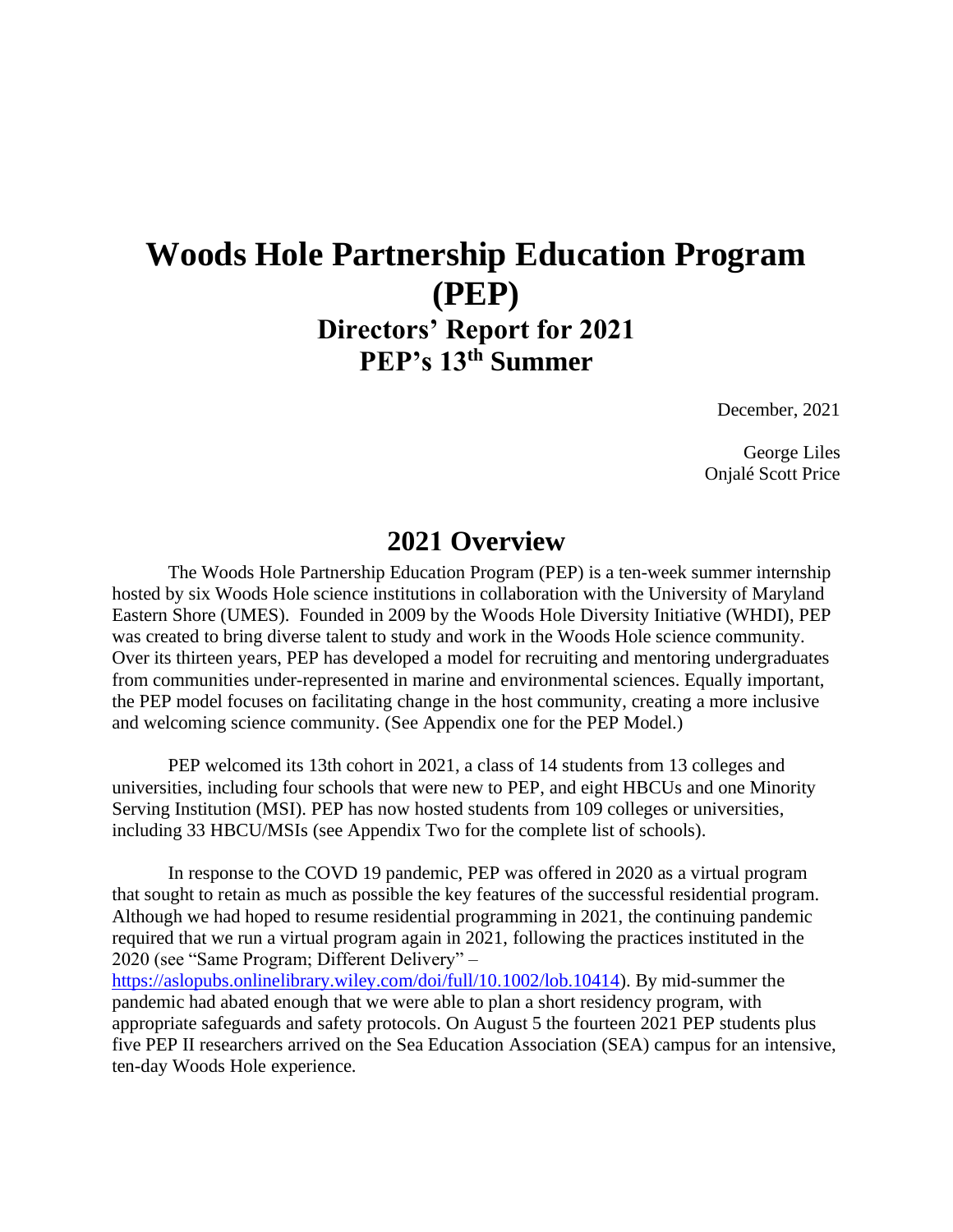## **2021 Program**

**PEP II** – The PEP program in 2021 included an exciting new component that provided Woods Hole-based research opportunities for PEP alumni. The new program element, PEP II, was launched with support from the Woods Hole Sea Grant program and additional funding from the WHOI Marine Policy Center and the Woodwell Climate Research Center. PEP has always looked for opportunities to bring PEP graduates back for additional research experiences in Woods Hole. PEP graduates have returned every year since 2010 to participate in WHOI's Summer Student Fellows Internships, the Woodwell Climate Research Center's Polaris Project, and SEA's semester programs. Others have stayed on into the academic year to work in their research mentor's laboratory. PEP had not, however, hosted a formal program for PEP returnees until this summer when five alumni were invited to return to conduct research – some in the lab where they did their PEP research and others in labs where they had not previously worked.

| <b>Name</b>        | <b>PEP</b><br><b>Cohort</b> | Academic status at time<br>of PEP-II application |              | <b>Mentor Institution</b> | <b>Project</b>                       |
|--------------------|-----------------------------|--------------------------------------------------|--------------|---------------------------|--------------------------------------|
|                    |                             |                                                  |              |                           | Copepod Physiology in the            |
|                    |                             |                                                  |              |                           | Western Antarctic Peninsula:         |
| Adrynne            |                             |                                                  | Ann          |                           | Adaptation and Implications of       |
| Jones              | 2017                        | BS Biology; 2018                                 | Tarrant      | WHOI                      | <b>Climate Change</b>                |
|                    |                             |                                                  |              |                           | Loggerhead Sea Turtle                |
| Christopher        |                             | <b>BS</b> Environmental                          | Josh         |                           | Migration Patterns in the Mid        |
| Sandoval           | 2020                        | Science: Biology; 2020                           | Hatch        | <b>NOAA</b>               | <b>Atlantic Bight</b>                |
|                    |                             | <b>BS</b> Biology with                           |              |                           | Diversity Trends of Fish             |
| Andrea             |                             | Environmental                                    | <b>Brian</b> |                           | Observed Near the Hawaiian           |
| (Regan) Scott 2020 |                             | Concentration; 2020                              | <b>Stock</b> | <b>NOAA</b>               | Islands                              |
|                    |                             | <b>BS</b> Environmental                          |              |                           |                                      |
|                    |                             | Science with a                                   |              |                           | <b>Estimating Current and Future</b> |
|                    |                             | Hydroscience                                     |              | <b>WHOI</b>               | <b>Ecosystem Service Values</b>      |
| Angela Trejo 2019  |                             | Concentration; 2020                              | Di Jin       | <b>MPC</b>                | from the Florida Keys Reef           |
|                    |                             | Senior, Environmental                            |              |                           | <b>Analyzing Terrestrial Carbon</b>  |
| Tiffany            |                             | Science - Natural                                | <b>Sue</b>   |                           | <b>Flux Site Distribution Across</b> |
| Windholz           | 2020                        | Resources                                        | Natali       | Woodwell                  | the Arctic                           |

PEP II is intended to be a residency program in which the researchers live on the SEA campus, but the initial PEP II program had to be offered virtually. Designed and administered by PEP Co-Director Onjalé Scott Price, the PEP II experience includes a research project and an education/outreach project working to develop curriculum and/or education tools in partnership with educators from the local public schools. An integral part of a successful researcher's career is the ability to communicate their science with the general public. This partnership aims to facilitate an opportunity for the PEP II researchers to communicate their science through lesson plans and other curriculum development activities.

**Recruitment and Selection** – Recruitment for PEP was done virtually this year, with PEP staff making virtual visits to a small number of colleges. PEP is fortunate to have a well-established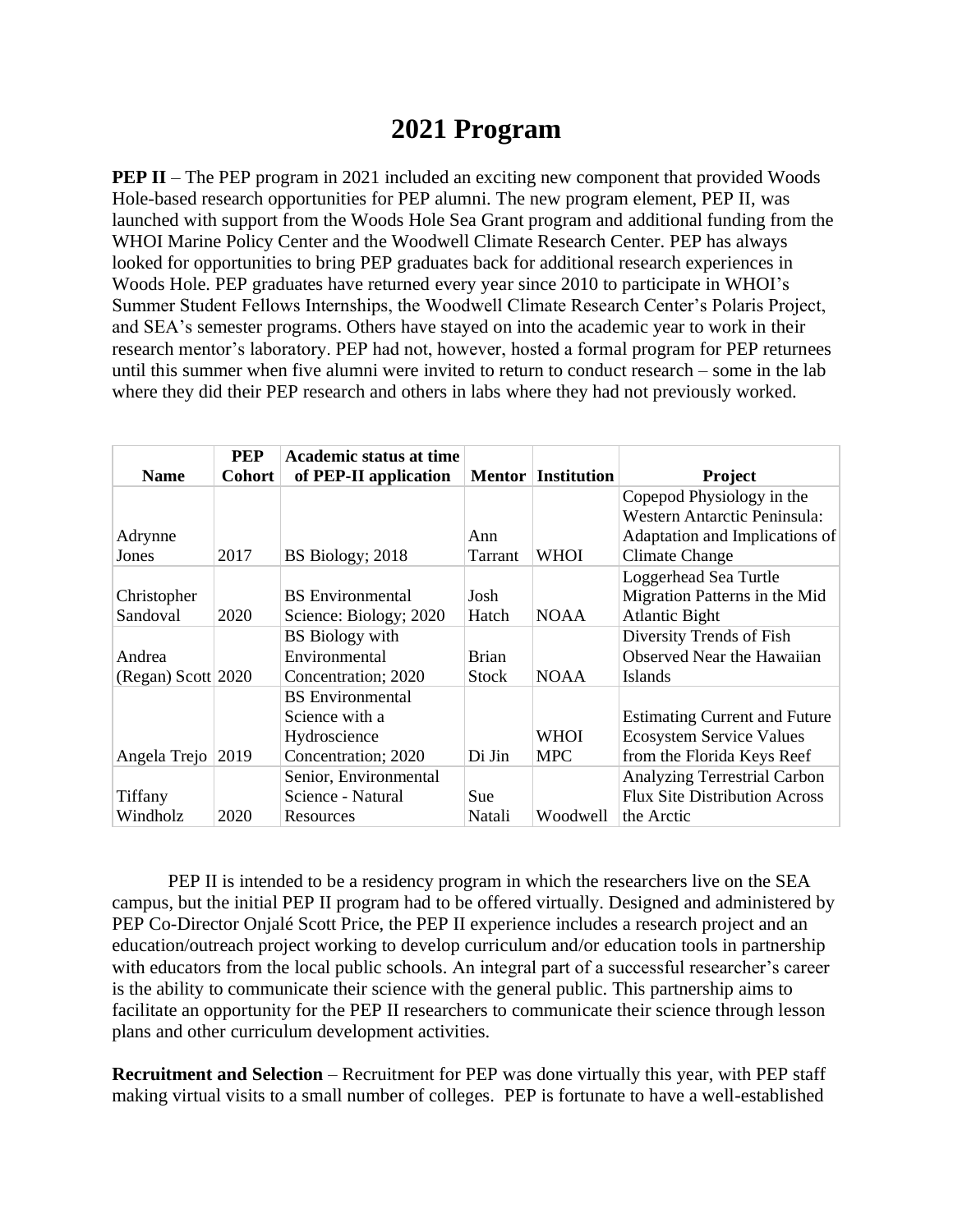network of colleagues, administrators, faculty, and former PEP students who aid the recruiting effort. The PEP applicant pool was as diverse and deep and it has been in recent years, with more than ten completed applications for every one available spot in the program. The Selection Committee, once again chaired by Dr. Larry Alade and Kwanza Johnson (PEP 2016), was able to choose a talented cohort and fifteen students accepted our offers in March (one student withdrew from the program in the fourth week due to health issues).

| <b>First</b>        | Last                  | University/             |                |                       | <b>Research</b>      |                    |
|---------------------|-----------------------|-------------------------|----------------|-----------------------|----------------------|--------------------|
| <b>Name</b>         | <b>Name</b>           | <b>College</b>          | <b>Major</b>   | <b>Classification</b> | <b>Mentor</b>        | <b>Institution</b> |
|                     |                       | Morgan State            | Biology/       |                       | Carolyn              |                    |
| <b>Christabelle</b> | Agyapong              | University              | Chemistry      | Senior                | Tepolt               | <b>WHOI</b>        |
|                     |                       | Wheaton                 | Environmental  |                       | Hauke Kite-          |                    |
| <b>Hannah</b>       | <b>Brunelle</b>       | College                 | Science        | Senior                | Powell               | <b>WHOI</b>        |
|                     |                       | Tennessee               |                |                       |                      |                    |
|                     |                       | <b>State</b>            | Environmental  |                       | Jennifer             |                    |
| Lyric               | Carter                | University              | Science        | Junior                | Watts                | <b>WHOI</b>        |
|                     |                       | California              |                |                       |                      |                    |
|                     |                       | <b>State</b>            |                |                       |                      |                    |
|                     |                       | University,             | Marine         |                       | Jennifer             |                    |
| <b>Hector</b>       | Delgadillo            | Long Beach              | <b>Biology</b> | Senior                | Watts                | Woodwell           |
|                     |                       | Dakota State            |                |                       | Samuel               |                    |
| <b>Xzayana</b>      | Henderson             | University              | <b>Biology</b> | Junior                | Laney                | <b>WHOI</b>        |
|                     |                       | Florida                 |                |                       |                      |                    |
|                     |                       | Agricultural            |                |                       |                      |                    |
|                     |                       | and                     |                |                       |                      |                    |
| <b>Miles</b>        |                       | Mechanical              | Marine         | Junior                | Meagan               | <b>USGS</b>        |
|                     | Jordan                | University              | <b>Biology</b> |                       | Eagle<br>Sofie Van   |                    |
|                     |                       |                         |                |                       |                      | NOAA-              |
|                     |                       | Morehouse               |                |                       | Parijs &<br>Jennifer | NMFS-              |
| Jabari              | Lottie                | College                 | <b>Biology</b> | Junior                | Turek                | <b>NEFSC</b>       |
|                     |                       | Howard                  | Environmental  |                       | Christopher          |                    |
| <b>Xavier</b>       | Manning               | University              | Science        | Sophomore             | Neill                | Woodwell           |
|                     |                       | University of           | Ocean          |                       | Anna                 |                    |
| <b>Jessica</b>      |                       | McLaughlin Rhode Island | Engineering    | Junior                | Michel               | <b>WHOI</b>        |
|                     |                       | <b>Jackson State</b>    |                |                       | Matt                 |                    |
| <b>Maya</b>         | McWilliams University |                         | <b>Biology</b> | Junior                | Charette             | <b>WHOI</b>        |
|                     |                       |                         | Marine         |                       |                      |                    |
|                     |                       |                         | <b>Biology</b> |                       |                      |                    |
|                     |                       | Hampton                 | /Environmental |                       |                      |                    |
| <b>Jonathan</b>     | Nash                  | University              | Sciences       | Sophomore             | Heidi Sosik          | <b>WHOI</b>        |
|                     |                       |                         | Marine &       |                       |                      |                    |
|                     |                       | Hampton                 | Environmental  |                       |                      |                    |
| <b>Derrick</b>      | Richardson            | University              | Sciences       | Sophomore             | Julie Huber          | <b>WHOI</b>        |
|                     |                       | University of           |                |                       |                      |                    |
|                     |                       | Maryland                | Environmental  |                       | Elizabeth            |                    |
| <b>Mya</b>          | Rufus                 | <b>Eastern Shore</b>    | Science        | Senior                | Pendelton            | <b>USGS</b>        |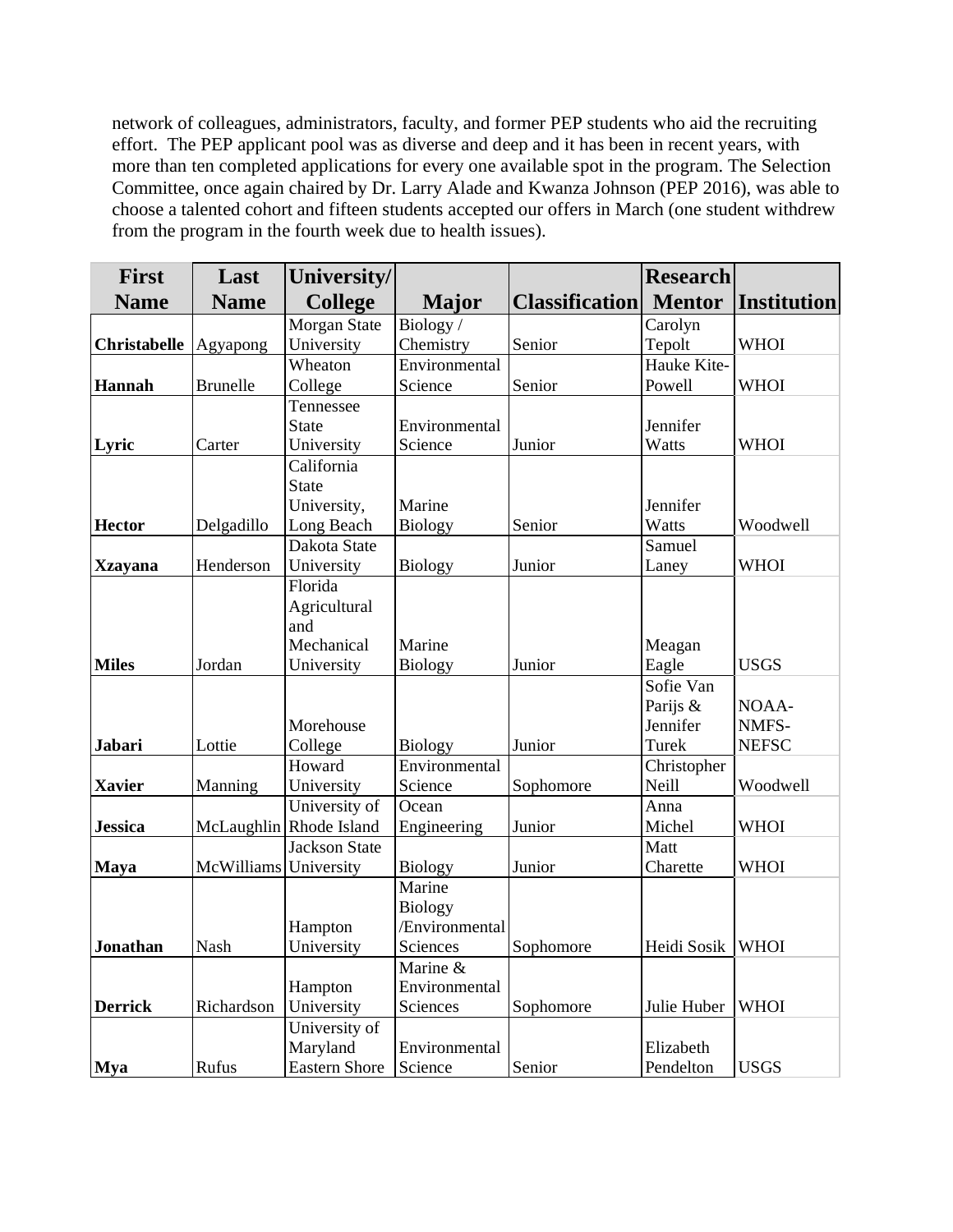|        |          |                        |        | Scott Large,                       |              |
|--------|----------|------------------------|--------|------------------------------------|--------------|
|        |          |                        |        | $\overline{\text{Kim Hyde}}$ NOAA- |              |
|        |          | University of          |        | and Kim                            | NMFS-        |
| Rhegan | Thomason | Texas, El Paso Biology | Senior | Bastille                           | <b>NEFSC</b> |

**Mentor** recruiting is a word-of-mouth, year-round, on-going process. In December 2020 we sent emails to the Woods Hole Diversity Initiative (WHDI) partner institutions inviting mentors. As always, any potential new mentors met with the PEP Senior Advisor Dr. Ambrose Jearld, Jr. and PEP Co-Director George Liles to discuss the program and its goals and to learn about the potential mentor's motivations for and experiences with mentoring. Potential mentors provided a short description of the project they available for students. Those descriptions were posted on the PEP website for applicants to view. The application instructions asked the students to indicate which mentors and projects most interested them, but in keeping with the PEP Model we explained to potential applicants that the PEP staff does the matching, taking into account any interests expressed by the students but not guaranteeing the students would be matched with the mentors they identified. The matching process was led by Dr. Jearld and in March, shortly after the students were accepted, the matches were announced.

Two training sessions were provided for mentors and PEP mentors and staff. The sessions were also open to mentors and staff of a new NOAA Fisheries internship program (IN FISH). The training sessions took place on May 20 and May 27. The first session was a facilitated discussion of Dr. Kendall Moore's documentary film "Can We Talk? Difficult Conversations with Underrepresented People of Color: Sense of Belonging and Obstacles to STEM Fields**."** The discussion was facilitated by Catalina Martinez, a scientist in NOAA's Office of Exploration and Research and one of the producers of the film, and Dr. Vernon Morris, a scientist and professor at Howard University (since moved to Arizona State University) and one of the interviewees in the film.

"Can We talk?" captures the unique socio-emotional experiences of students, scientists, faculty, administrators, and medical professionals from underrepresented communities of color who are pursuing, in, and/or have left STEM fields. It provides the opportunity to reflect on cultural and systemic obstacles that are limiting inclusion for certain groups in STEM, and helps create context, language, methods, strategies, and spaces, to help invested communities and individuals develop ways to address these important, sensitive issues and subjects.

The May 27 session was a three-hour workshop on mentoring, with emphasis on mentoring across divides that include race or ethnicity. The trainers were Dr. Bryan Dewsbury, an Associate Professor of Biology, and the Principal Investigator of the Science Education And Society (SEAS) research program at the University of Rhode Island (URI), and Dr. Samantha Meenach, associate professor at URI. Throughout the summer, informal PEP mentor meetings were scheduled for mentors to talk with each other and staff about challenges and successes of mentoring virtually.

In addition to having a research mentor, every PEP intern is assigned a Program Advisor. These advisors are generally members of the PEP senior staff (or in some cases alumni of the program). The Advisor meets regularly with their advisees over the summer to support and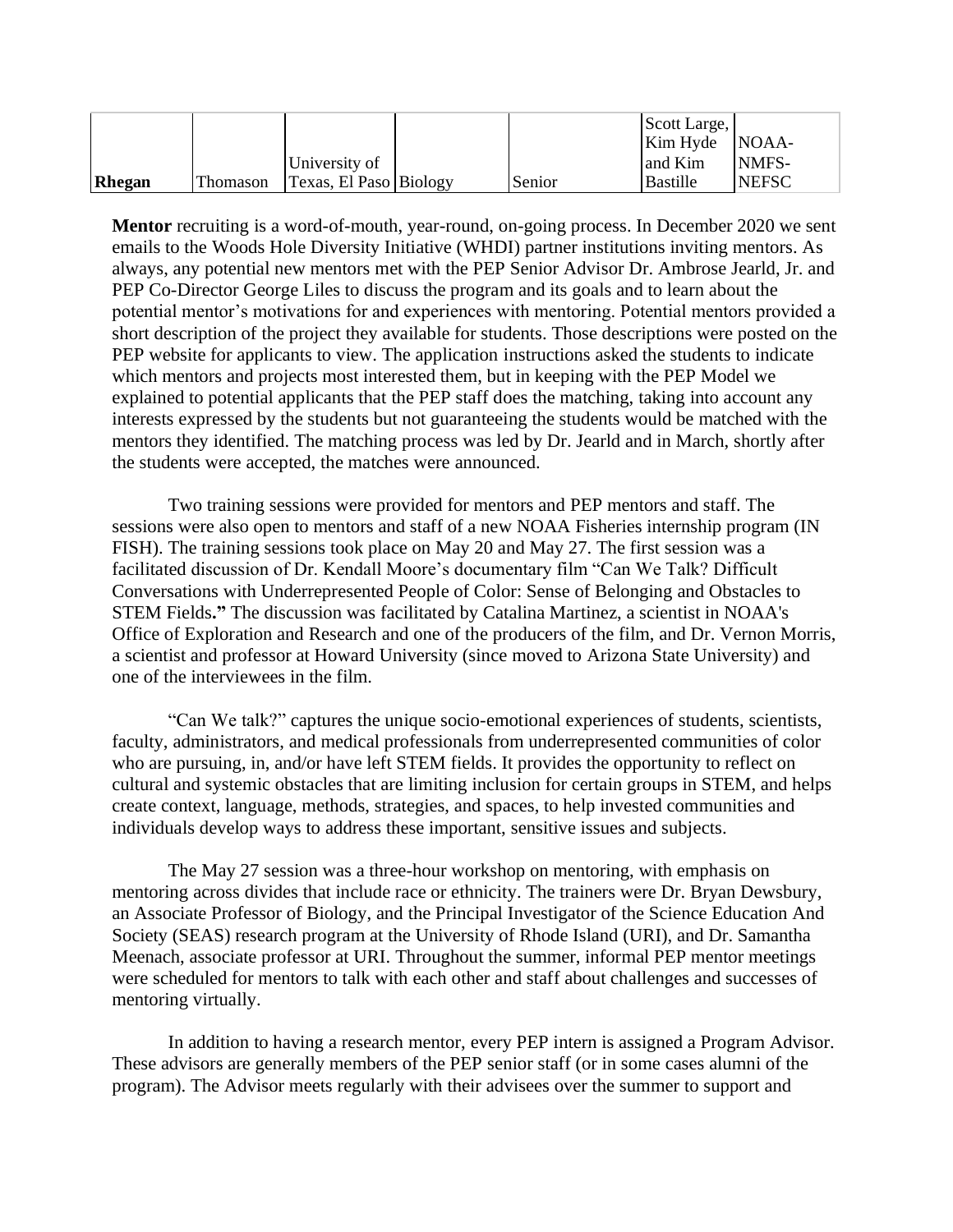encourage the interns and to ensure that the interns are having a productive experience in all elements of the program.



*Figure 1: The 2021 PEP II Researchers, PEP students and PEP staff on Martha's Vineyard*

**Staffing** – PEP staffing changes from year to year as we respond to changing times and changing challenges and opportunities. The staffing is designed to provide ample support for the interns and an ever-evolving suite of career-building activities.

The 2021 staff was composed of Dr. Ambrose Jearld, Jr., Senior Advisor who has advisory oversight of all aspects of the program. PEP Director George Liles focused on strategic planning and overall program development while Co-Director Onjalé Scott Price oversaw all aspects of the current program. The 2021 staff, led by Scott Price, included Course Director and Computational Advisor Dr. Benjamin Harden; Program Coordinator Ayanna Butler (PEP 2020); Career Development Coordinator Deborah Leopo (PEP 2017); and Course Assistant Jailyn Dorsett (PEP 2020).

**Course** – The PEP 2021 course ("Ocean and Environmental Sciences: Global Climate Change") was held (virtually) in the first four weeks of the program (June). Directed once again by Dr. Benjamin Harden, the course focused on building background knowledge and research skills. Dr. Harden reports that the course assistant in 2021 was "the amazing Jailyn Dorsett (PEP 2020)."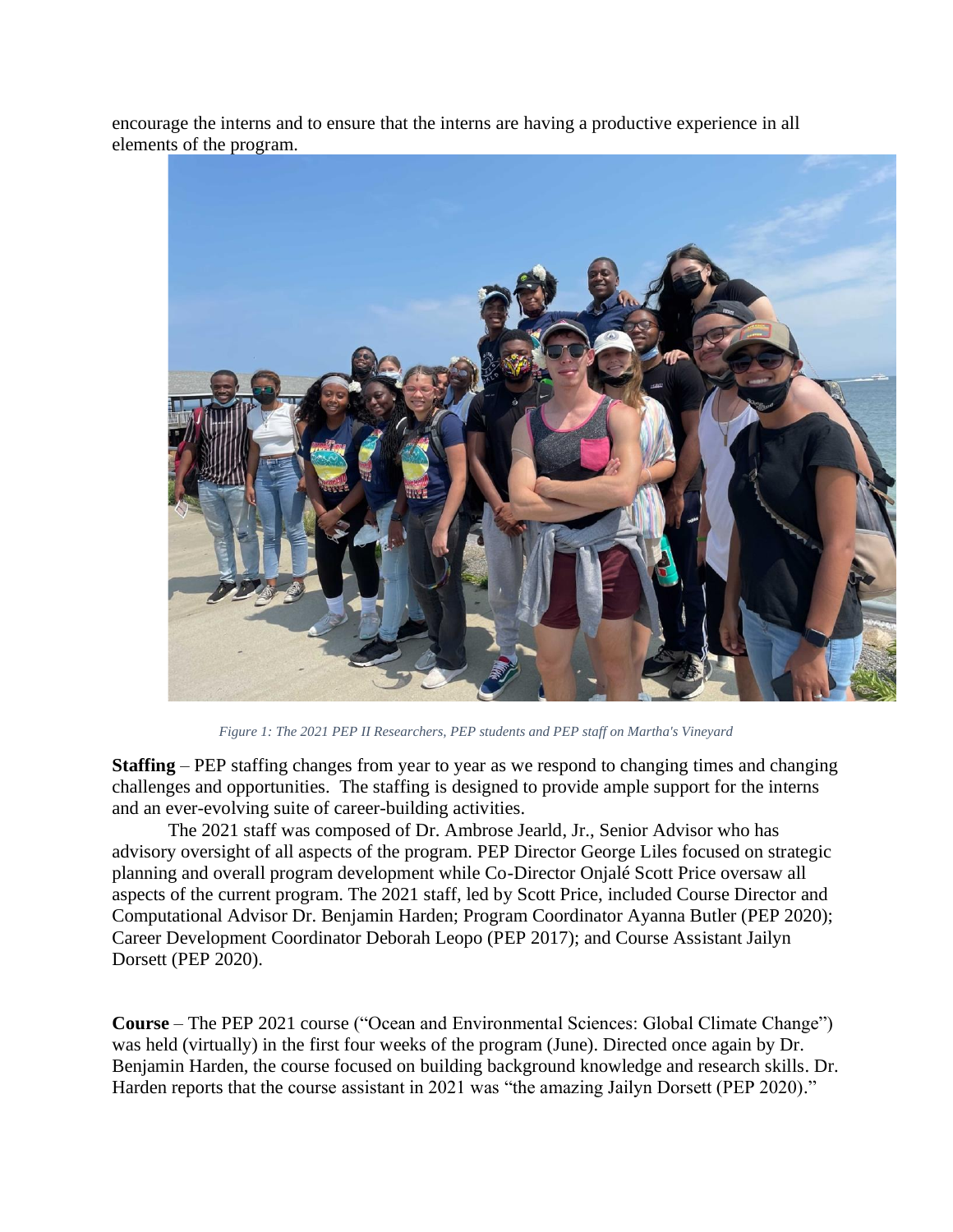Having offered the course virtually in 2020, Ben and the PEP staff recognized that students may suffer from "zoom fatigue" and the 2021 course focused even more acutely on developing course activities that limited zoom time to specific in-person required activities (guest speaker discussion, student discussions, Q&As). The class ran 12-3PM ET daily. A typical course meeting began with 15 min check-in and updates, followed by a Student Work block with instructors available until 2 PM ET. From 2-3 the students engaged in Group activity (guest speaker, students discussions, presentations, etc.).

For 2021 the faculty developed a self-paced online model wherein students worked (during the Work block) through levels in modules at their own pace and received instructor feedback after each level. The self-paced work was coupled with numerous in-person discussions and teamworking opportunities.

The 2021 course used data from the Ocean Observatories Initiative [\(https://oceanobservatories.org/\)](https://oceanobservatories.org/), exposing students to conditions around the globe. We used Wonder.me to facilitate group work and one-on-one time with course instructors.

At the conclusion of the course, the students reported they had learned about environmental science, undertaking research, reporting research findings, coding (especially R), working as a team, and working to deadlines. The student feedback, gathered in late July via survey, is available in the appendix to this report.

**Projects** – Research projects are always at the heart of PEP. The students are matched with mentors well before the May 29 program opening. Mentors and mentees discuss the project and students learn what skills and background knowledge they might need to get maximum benefit from the project. Students may do preliminary project work during the June portion of the program such as familiarizing themselves with softwares or techniques, reading related scientific papers and meeting with their research mentor and lab group. In late June when the course ends, they begin full-time work on their projects.

In 2021we offered projects that could be done remotely, which in most cases meant projects working with data that had already been gathered. Some of our long-time PEP mentors were not able to offer projects that can be done remotely, but others were able to design projects appropriate for a virtual era when field work is impossible. Additionally, we had five new PEP mentors who provided projects for six of the 14 PEP interns. As usual, the projects covered a wide range of scientific interests and questions, spanning oceanography, geology, chemistry, marine biology, fisheries science, ecosystems, and resource management. Some interns explored Cape Cod (hydrology and chemistry of the Coonamessett River) while others worked with data from Alaska and others studied life in the deep ocean. Institutionally, students worked with mentors at WHOI (7), the Woodwell Climate Research Center (3), Woods Hole USGS (2), and NOAA NEFSC (2). The students presented their work during an in-person symposium August 10 (see Appendix for project titles).

**Activities** – PEP has from its 2009 inception been a three-legged stool, with careerbuilding activities being as critical as the course and research projects. The suite of careerbuilding activities evolves every year and always includes activities designed to provide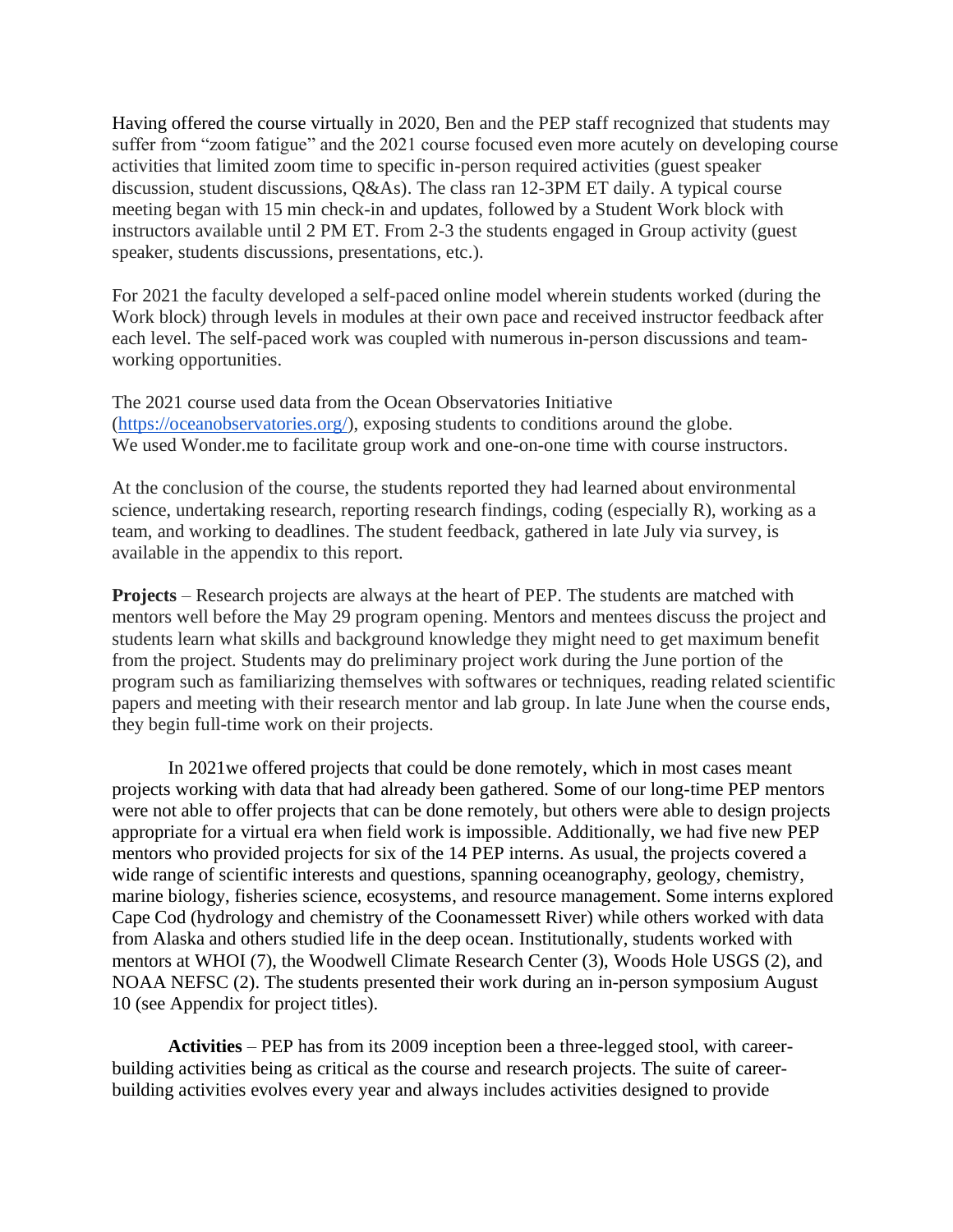information about graduate school and careers and professional life; networking opportunities; and cohort building activities. The 2021 career-building activities were designed and administered by Debora Leopo (PEP 2017) and PEP Co-Director Onjalé Scott Price. In 2021 the activities were virtual and began with Orientation in late May and ran through the early August. Activities included:

- Weekly WHOI Summer Student Fellow (SSF) lectures
- Weekly Career Development Activities such as:
	- o Soft Skills/Netiquette
	- o Graduate school panels
	- o Résumé and CV building
	- o Presentations of other opportunities such as WHOI SSF, Fulbright, MBL Semester in Environmental Science (SES), etc.
- Bi-weekly "PEP Rally" social events

The 2021 cohort arrived in Woods Hole on August 5 for a ten-day residency program that provided welcomed in-person opportunities for cohort building and career-building activities.

| <b>SUNDAY</b>                                    | <b>MONDAY</b>                                                                               | <b>TUESDAY</b>                                      | WEDNESDAY                                             | <b>THURSDAY</b>                                    | <b>FRIDAY</b>                                | <b>SATURDAY</b>                                   |
|--------------------------------------------------|---------------------------------------------------------------------------------------------|-----------------------------------------------------|-------------------------------------------------------|----------------------------------------------------|----------------------------------------------|---------------------------------------------------|
|                                                  | $\overline{2}$                                                                              | 3                                                   | 4                                                     |                                                    | 6                                            | 7 <sup>1</sup>                                    |
|                                                  |                                                                                             |                                                     |                                                       | PEP, PEP-II &<br><b>Staff Arrive</b>               | 10-12: PEP-II<br>Presentations<br>- Woodwell |                                                   |
|                                                  |                                                                                             |                                                     |                                                       |                                                    | $12-14$ : Lunch<br>with your<br>mentor - SEA | 11-16: Cookout with<br><b>WHOI SSF - Quissett</b> |
| 8                                                | 9                                                                                           | 10                                                  | 11                                                    | 12                                                 | 13                                           | 14                                                |
|                                                  | 830-1130: R/V Tioga<br>Trip (Group 1)                                                       | 0930-1400:<br>PEP<br>Symposium -<br>Redfield        | <b>MV</b> Trip                                        | $10-12$ : Tours of<br>Quissett Labs                | Whale<br>Watching in<br>Plymouth             | PEP, PEP-II & Staff<br><b>Depart</b>              |
| 15-17: Tea<br>party at Ben<br>Harden's<br>House! | 12-1500: R/V Tioga<br>Trip (Group 2)                                                        | 1400:<br>Lunch                                      | Graduation & $ 0930$ : Ferry to MV<br>(Oak Bluffs)    | $12-13$ : Lunch at<br>Carriage House<br>- Quissett | 0630: Leave<br>SEA for<br>Plymouth           |                                                   |
|                                                  | WHOI/MBL Library,<br>MBL MRC &<br><b>Aquarium Tours</b><br>(alternates with Tioga<br>trips) | 1500:<br>Welcome<br>event at<br>Woods Hole<br>Wharf | 1030: MV African<br>American<br>Heritage Tour<br>(OB) | 1900: MBL<br>Undergrad<br>Night                    | 1600: Depart<br>Plymouth                     |                                                   |

**Evaluation -** Since PEP was founded in 2009, the program has had an unwavering commitment to rigorous evaluation. The program employs an independent professional evaluator, Dr. Emorcia Hill. Every year as the summer programming is wrapping up, Dr. Hill interviews PEP students, faculty, staff, and mentors. She also interviews members of the Woods Hole Diversity Initiative, the consortium that hosts PEP. Dr. Hill's reports contain data and analysis of every component of the program, and a set of recommendations for strengthening the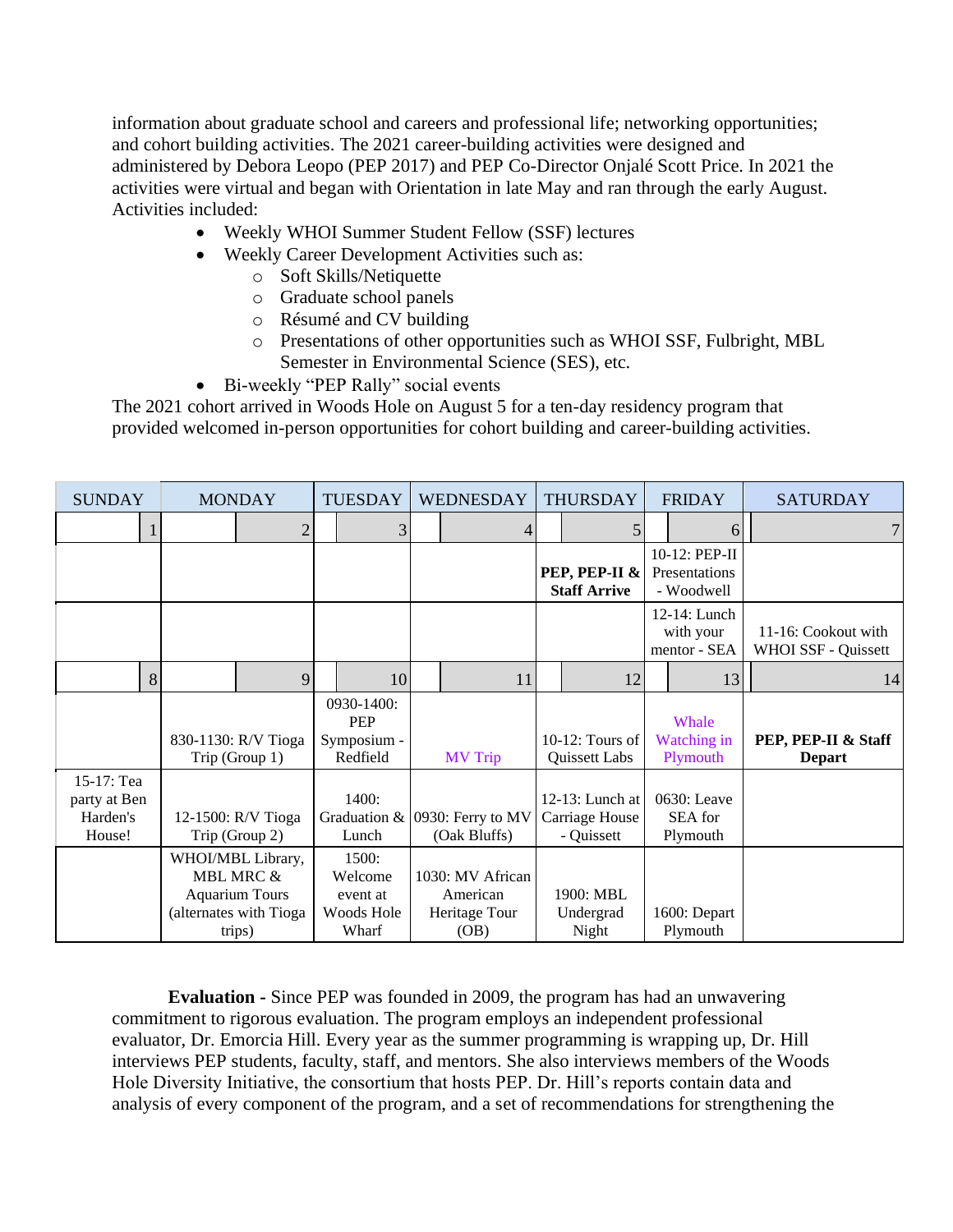program and for increasing the impact PEP has on the Woods Hole science community and the national STEM research enterprise. Anyone interested in Dr. Hill's evaluation reports may contact PEP Director George Liles.



*Figure 2: 2021 PEP II Researcher Angela Trejo (left) and PEP 2021 PEP student Jabari Lottie aboard the WHOI R/V Tioga*

## **Program Data**

PEP students' ethnic identities (as self-identified), 2009-2021**:** African (2), African-American/Black (94), Asian/Chinese/Thai (4), Bengali (1), Bi-Racial/Mixed (13), Cape Verdean (1), Caucasian/White (18), Filipino (2), Hispanic or Latinx (37), Indian (1), Japanese American (1), Mexican or Mexican American (4), Native American (7), Native Hawaiian (1), Pacific Islander (2), Puerto Rican (1), West Indian (2), Declined to identify (6).

In thirteen years (2009-2021), 197 students have completed PEP. More than over half (104) of the 197 PEP alumni have come from MSIs. PEP graduates include 98 women and 73 men from minority groups under-represented in science. Additionally, PEP has provided career building opportunities for four graduate students (all African American) who served as coordinators in 2010-2021, five PEP alumni who (all URM) have returned to work as PEP staff, and five PEP alumni (all URM) who returned in 2021 to participate as researchers in the inaugural PEP II program.

PEP gathers data about degrees and jobs status of program alumni. The last data gathering project was in the spring of 2019. Those data showed that 70% of our alumni go on to do graduate work, including 25% matriculated in PhD or MD/DVM programs. In 2019, 81 of the first 122 PEP alumni were employed in science, with 17 employed by government (federal, state,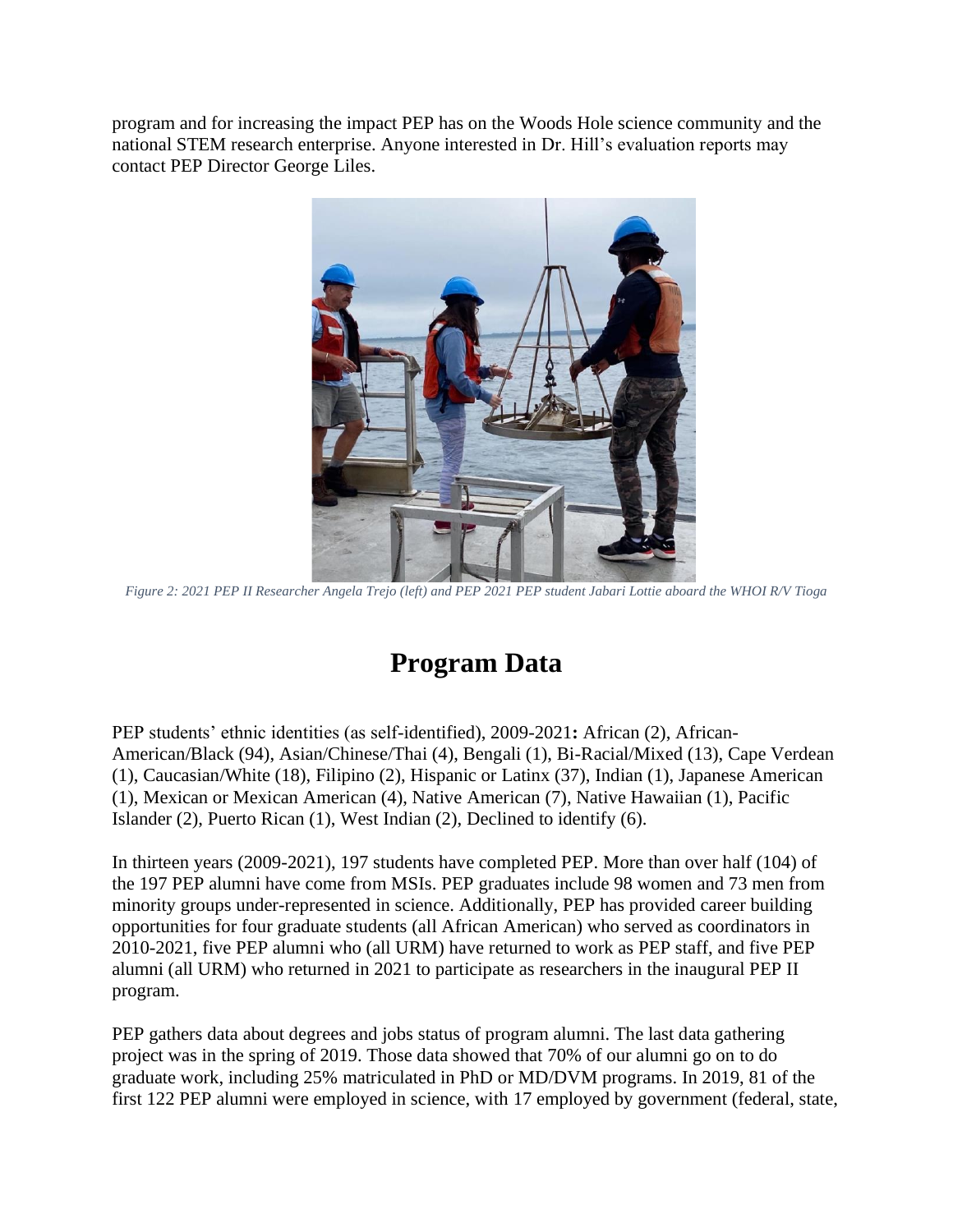local, tribal), 15 employed by an NGO, 21 working in industry, and 28 doing science in academia. In the winter of 2021/22, we are gathering updated information on degrees and jobs.



*Figure 3: The 2021 PEP II Researchers and PEP students at dinner in Woods Hole (missing: Adrynne Jones, who was not able to attend the in-person component)*

## **Looking Forward**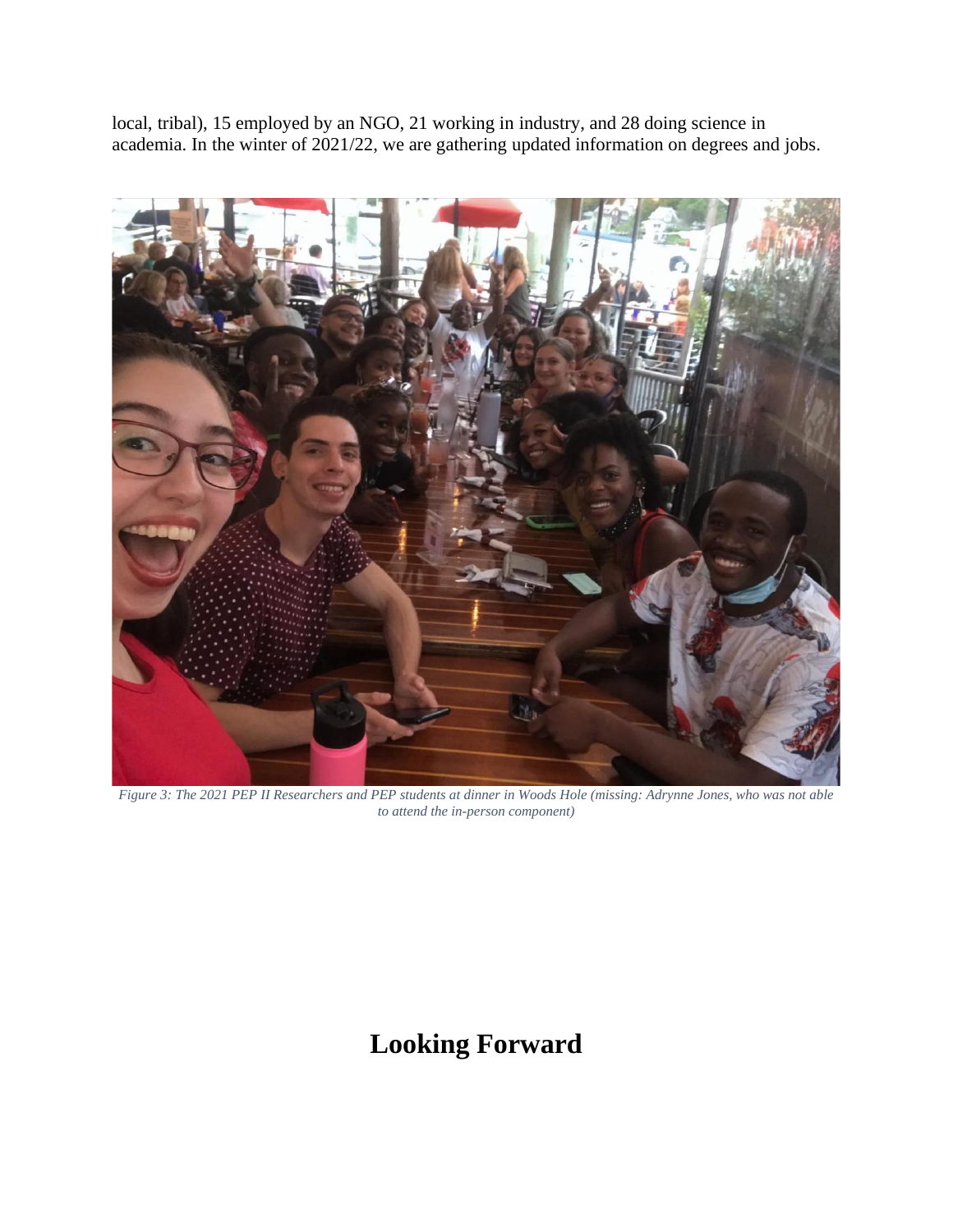At end of our  $13<sup>th</sup>$  year, PEP is a strong, well-established program. PEP remains true to its founding principles, envisioned by the PEP founding director Dr. Ambrose Jearld, Jr., and articulated in PEP Model. While PEP continues to embrace those founding principles, the program is also evolving and exploring ways to increase the impact on students' careers and on the Woods Hole community that seeks to attract these students to return to our scientific workforces. In 2021 that evolution included the establishment of PEP II, under the leadership of Onjalé Scott Price. The development of a formal second year program is consistent with the recommendation of the 2019 workshop "Optimizing the Research Intern Experience to Build Inclusion and Diversity in the Geoscience workforce." Over the last three years, PEP has added staff, expanded mentor training and increased mentor-to-mentor interaction. Other tasks remain – PEP needs to find additional funding to support these program developments. We need to gather more data on our alumni and create a more formal alumni tracking and support system. And we need to publish our program and our results to document our successes and to share our best practices.

PEP was founded not only to change Woods Hole, but to develop a program model that can be used elsewhere. Published in 2019, that model served as the guide for IN FISH, the new intern program NOAA Fisheries launched in 2021. Based on PEP principles, IN FISH is now bringing to a national community the benefits PEP has long provided to Woods Hole.

Here in Woods Hole, PEP continues to serve as the flagship program devoted to increasing diversity in the scientific community. In the fall of 2021, the PEP staff is in conversation with the DI hosting institutions about how PEP and other intern programs in the village might coordinate recruitment efforts and how the various programs might provide a sequence of intern opportunities for PEP alumni

The final observation on looking forward focuses on our hopes for being able to offer residency programs. While we have demonstrated that we can run effective virtual programs, the experience of bringing the 2021 PEP cohort to the village for ten days in August reminded us all how wonderful it is to have the interns physically present with us. Residency programs energize the community, which benefits as much from the interns as the interns benefit from the community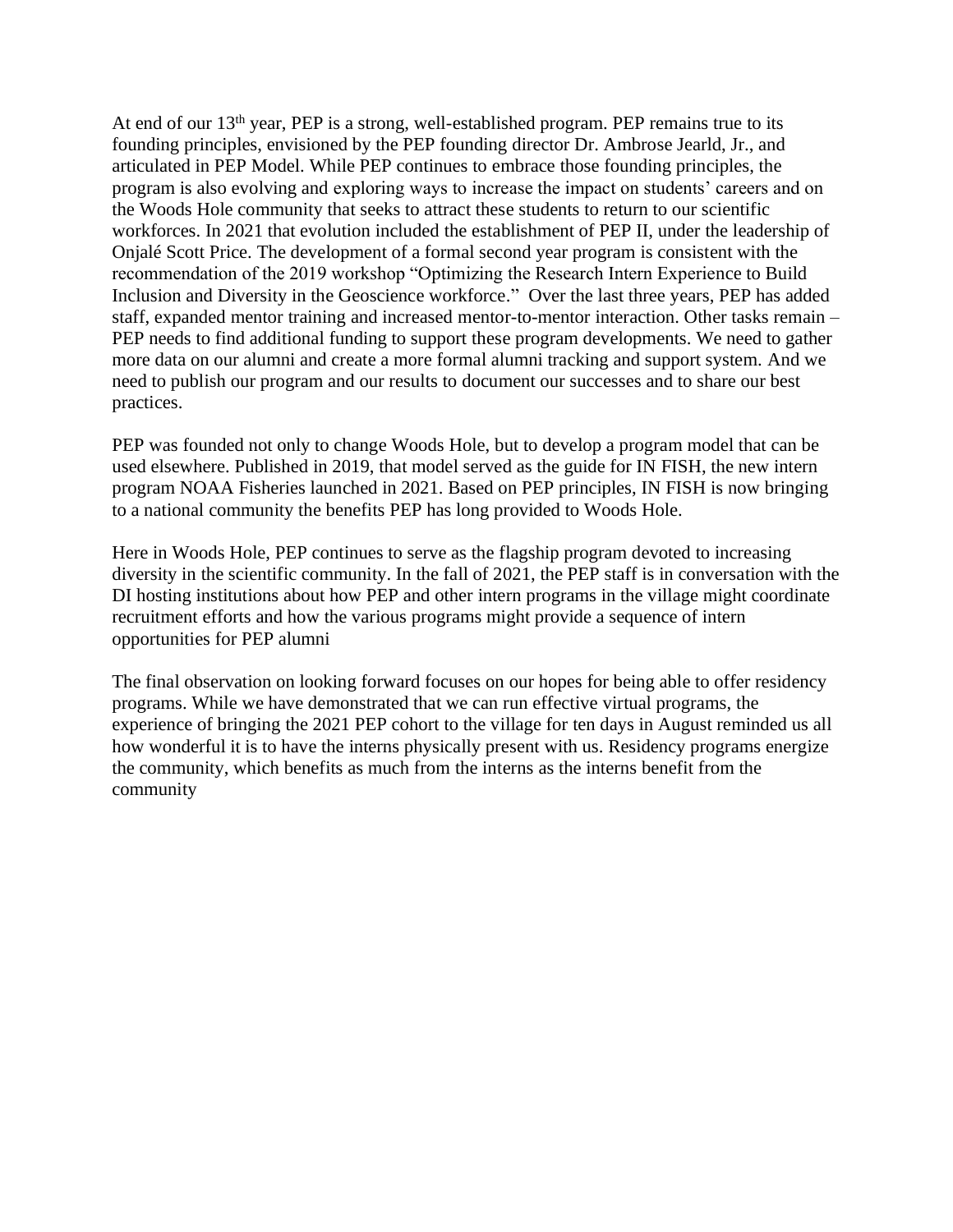### **Appendix One: Participating Colleges and Universities, 2009-2021**

#### **Institutions (109) that have sent students to PEP:**

(*Italic* = Historically Black Colleges and Universities and/or MSI) (33)

Amherst College Arkansas State University (2) Auburn University Barry University Beloit College *Bethune Cookman University (2)* Boston College Bridgewater State University (2) Bowdoin College *Bowie State University (2)* Brown University California Polytechnic State University California State University of Bakersfield California State University Chico (2) California State University, Long Branch *Cheney State University City University of New York* Coastal Carolina University College of William and Mary Columbia University Cornell University (2) Dakota State University *Delaware State University (3)* DePaul University *Dillard University* 

East Carolina University Eastern Michigan University *Elizabeth City State University (2) Fisk University Florida A&M University (4) Fort Velley State University* Georgia State University (2) Green Mountain College Grinnell College *Hampton University (4)* Harvard University *Howard University (4) Humboldt State University (14)* Illinois State University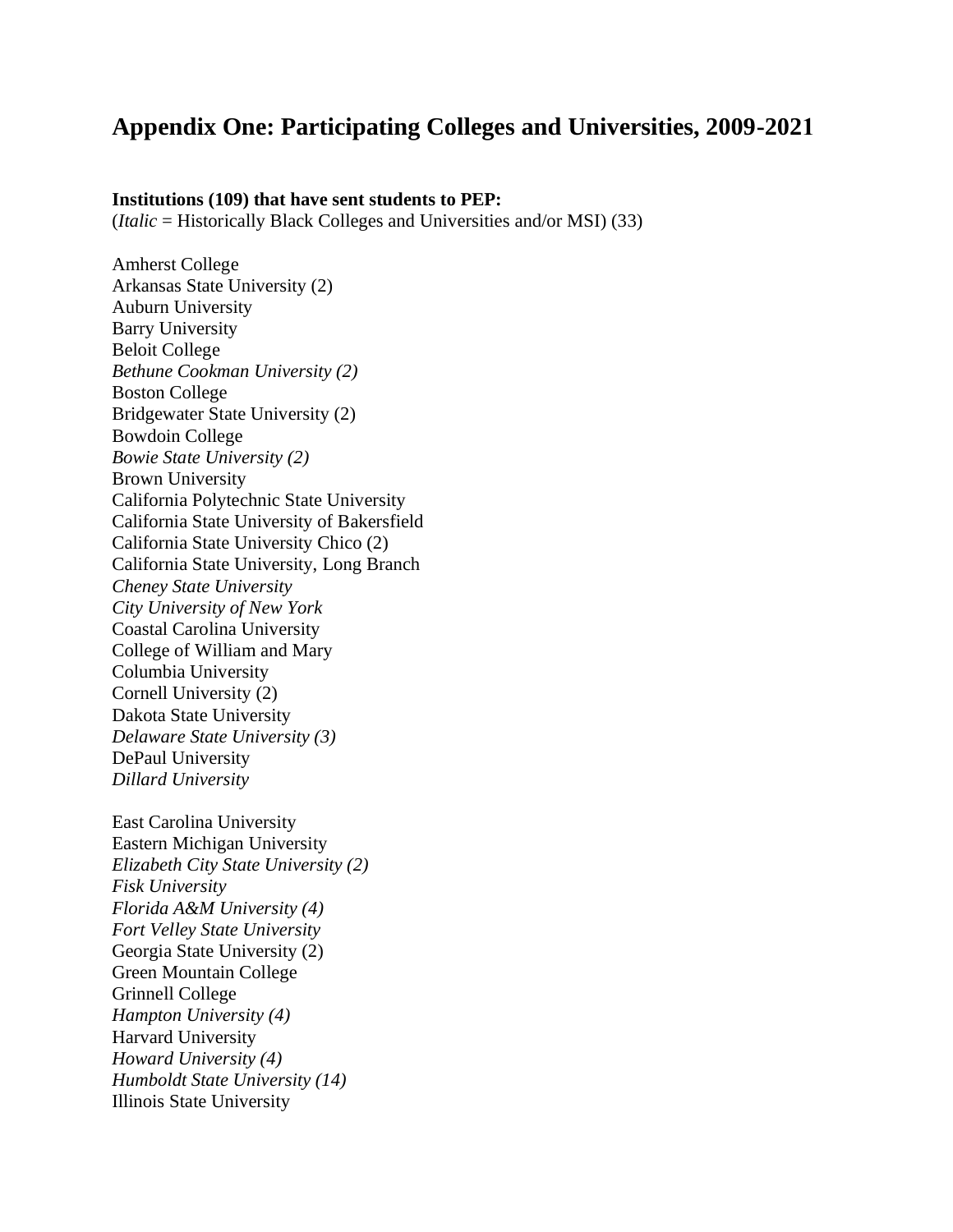*Jackson State University Juniata College Kentucky State University*

Loyola University Chicago *Morehouse College (6) Morgan State University (3)* New Mexico Institute of Mining and Technology *New Mexico State University, Socorro* New York City College of Technology New York University, Abu Dhabi *North Carolina Agricultural and Technical State University (5) North Carolina Central University (4)* Northeastern Nova Southeastern University Oklahoma State University *Philander Smith College* Rice University *San Jose State University Savannah State University (5)* Skidmore College *South Carolina State University* Southwestern College *Spelman College (2)* St. George's University St. Mary's College of Maryland St. John's University SUNY Albany SUNY Maritime College Syracuse University Temple University *Tennessee State University* Texas A&M *Tuskegee University (5)* University of Arkansas, Fayetteville *University of Arkansas, Pine Bluff* University of California, Berkeley University of California, San Diego (2) University of California, Santa Cruz (3) University of Central Florida University of Delaware University of Florida University of Hawaii University of Maryland – Baltimore County

University of Maryland, College Park (2)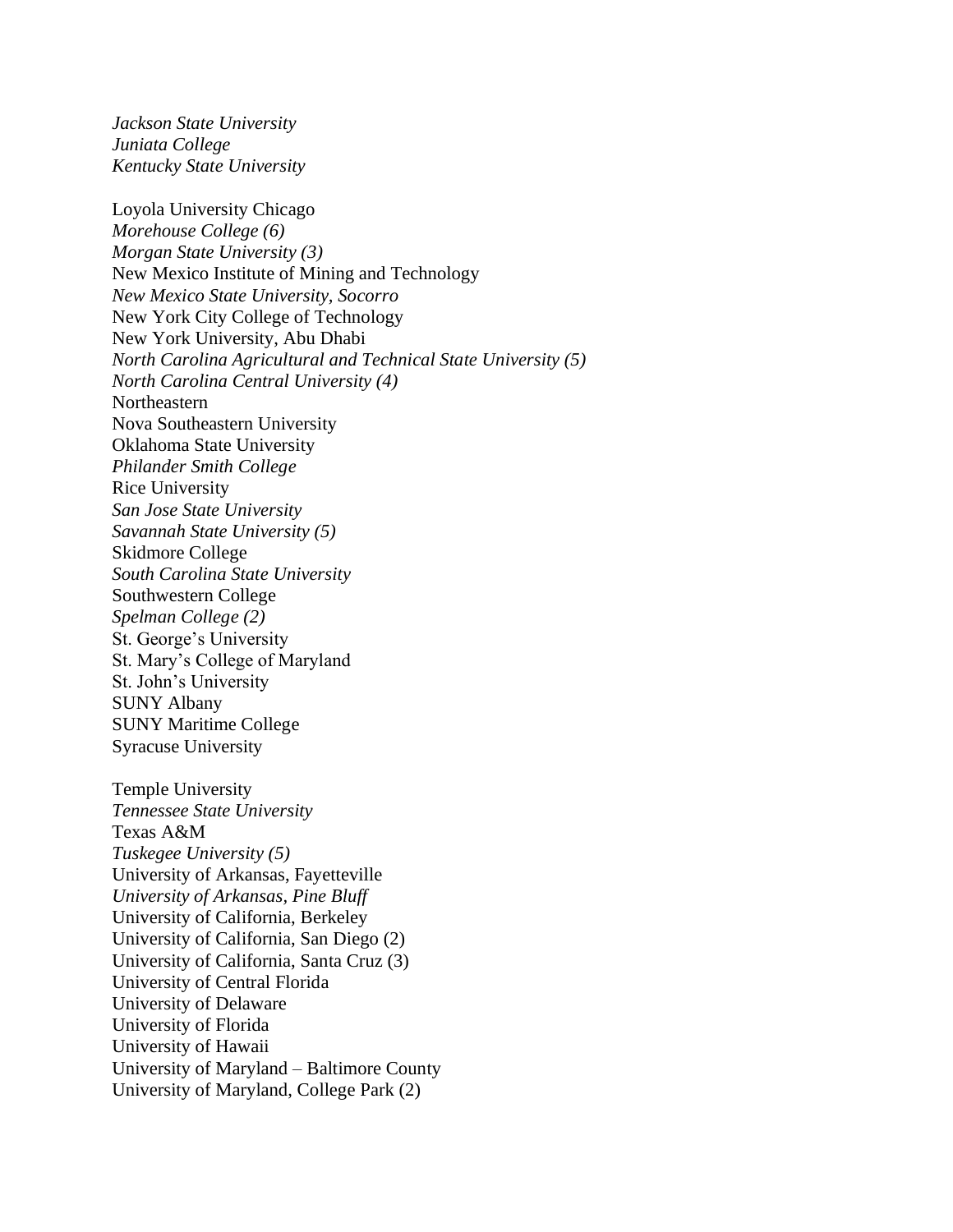*University of Maryland, Eastern Shore (14)* University of Massachusetts, Amherst (2) University of Massachusetts, Boston (3) University of New England (2) University of New Haven University of North Carolina, Pembroke University of North Carolina, Wilmington

*University of Puerto Rico, Humacao (2) University of Puerto Rico, Mayaguez (2)* University of Rhode Island (2) University of Rochester University of San Francisco University of South Carolina, Columbia (2) University of South Florida University of Tampa University of Texas, Arlington *University of Texas, El Paso (6)* University of Texas, Rio Grande Valley *University of the Virgin Islands (2)* University of Wisconsin, Stevens Point (2) Virginia Commonwealth University Wellesley College (2) West Virginia University Western Washington University (2) Wheaton (MA) College (2)

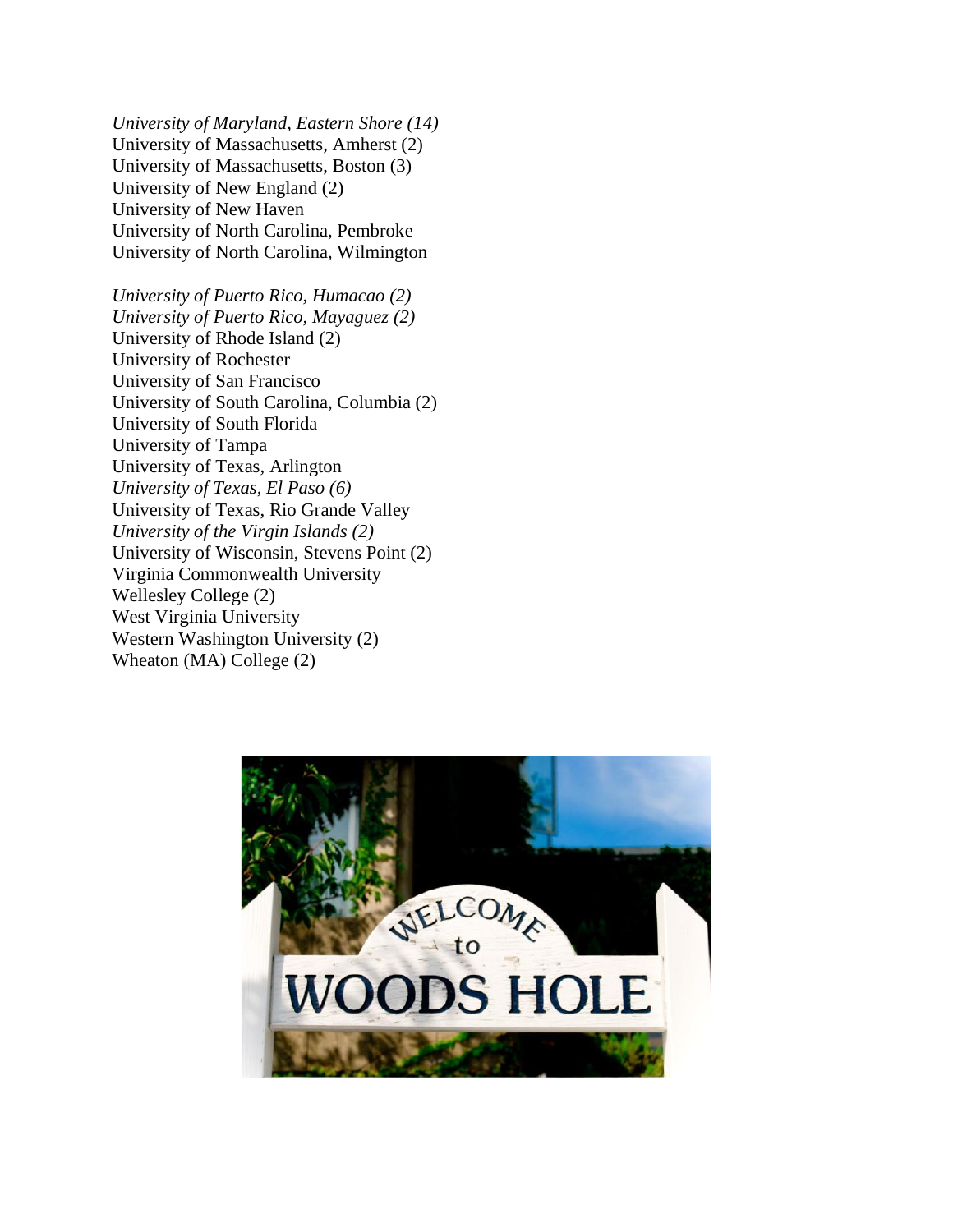### **Appendix Two: The PEP Model**

#### **Woods Hole Partnership Education Program Model Key Design Elements**

#### **Partnership Overview**

**Participating Organizations.** The Partnership Education Program (PEP) is a social intervention designed to address a specific societal issue, that is, the underrepresentation of Blacks, Hispanics, Native (Indigenous) American and Asian Americans (hereafter referred to as underrepresented minorities (URM)) in the marine and ocean sciences. PEP is a project of the Woods Hole Diversity Initiative (DI), and a multi-institutional effort with the overarching goal to promote diversity in the Woods Hole Science Community, via a 2004 Memorandum of Agreement (MOU) signed by the six CEOs of participating institutions and recommitted in 2012.

**Eligibility.** PEP is designed primarily for college juniors and seniors. Prerequisite coursework includes oceanography, marine and/or environmental science, or some combination of biology, chemistry, geology, and physics. Applications are welcome from students from all backgrounds and especially students from groups underrepresented in the marine and environmental sciences. Housing, tuition, travel allowance, room and board, and a stipend are provided to students. A Student Contract is in place and includes language about adherence to organizational policies.

#### **Goals and Objectives**

#### **Diversity Initiative-Related Goals**

- Be a resource that supports students in achieving their full potential within the Woods Hole research, learning, and work environment regardless of their race, religion, color, creed, gender, age, national origin, citizenship status, sexual orientation, physical or mental ability, socio-economic status, or veteran status.
- Cooperatively undertake recruitment, retention and mentoring programs that will result in a diverse group of students (and ultimately) employees and postdoctoral researchers in ocean sciences, biological sciences, geosciences, and ocean engineering and technology, marine and environmental policy activities undertaken by the Woods Hole scientific and educational organizations.

#### **PEP-Specific Objectives**

- Member Institutions develop outreach/mentoring/intern programs at and among the institutions by making a concerted effort to attract individuals from underrepresented groups and to offer them support (housing, board, and funding) to be in Woods Hole.
- Offer students from under-represented groups the opportunity to study, conduct research, and receive training in their areas of interest, working in labs with leading researchers in marine and environmental sciences.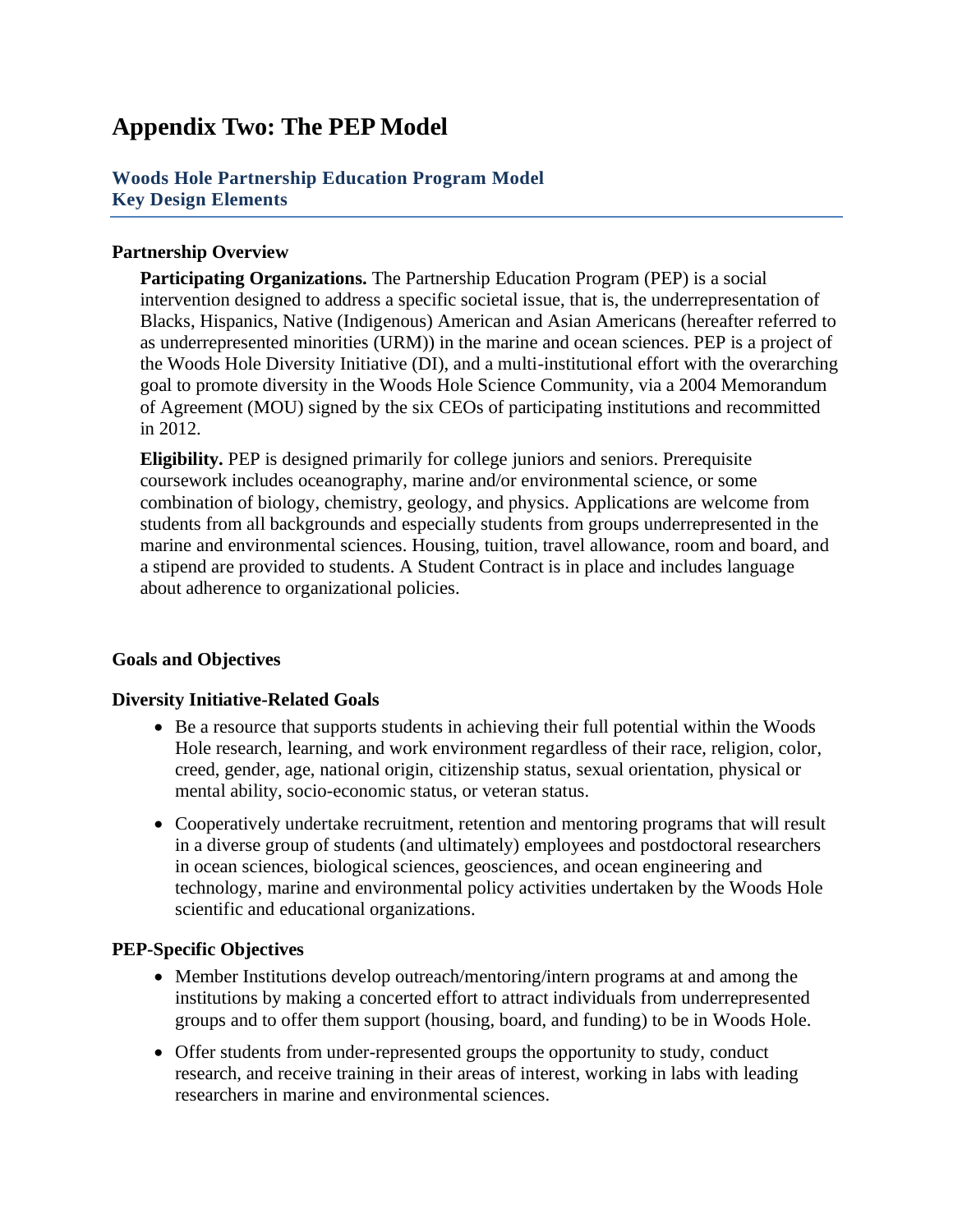• Provide a first-hand introduction to emerging issues and real-world training in the research skills students need to advance in science, either as graduate students or bachelors-level working scientists.

#### **Guiding Principles**

**Selection Criteria.** PEP established selection criteria that broaden the diversity of the available pool of students for the ocean and marine sciences. PEP shifted from traditional quantifiable criteria such as GPA, test and broad scores to more expansive and holistic factors. The PEP selection process takes into account a broad array of factors that include the applicant's academic, educational, social, cultural, and personal background characteristics.

**Critical Mass.** Each summer, PEP brings 15 students to Woods Hole. This is consistent with our belief that to have meaningful impact and to effect change, a sufficient number of individuals from the requisite racial/ethnic and academic backgrounds must be introduced into the Woods Hole Community.

**Resource Availability.** PEP benefits from resources that are allocated from local institutions based on a specific formula. This aligns with our perspective that programs offering summer experiences must provide a level of financial support that is sufficient for efficient program operations and constantly be alert to funding prospects.

**Management and Administration.** Over its 10 years, PEP has stabilized its management and administration infrastructure to include personnel whose race/ethnic, academic and career/professional backgrounds are well aligned with student participants. PEP sees these synergistic affiliations as essential to its creation of an environment of support.

**Monitoring and Evaluation.** Continuous self-reflection and awareness coupled with responsive and strategic actions are a hallmark of PEP design, development, and sustainability planning. Thus, informal and formal evaluative mechanism have been in place since the program's inception.

**Diversity Training.** Diversity (and inclusion) are at the forefront of PEP's work. To ensure that the Woods Hole community has a fuller and PEP-aligned understanding of the tenets and underpinnings of diversity, annual trainings are provided.

#### **Program Components**

PEP is an integrated program that includes two primary components as well as supplemental activities. The two primary components are an educational credit-bearing course and an experiential research internship. Supplemental activities include a variety of career, personal, and professional development

**Education.** PEP's educational component is a four-credit, four-week course (Global Climate Change) offered through the University of Maryland Eastern Shore (UMES). The course is organized as a series of modules, each of which addressed specific topics and pertinent issues related to global climate change. Each module includes lectures and labs led by scientists from DAC member organizations. The course description (content and structure) was submitted to the UMES Curriculum Committee for approval, course number, and credit assignment. Students can request transfer of credits from UMES to their own institution, added to their transcript and used to fulfill degree requirements in their respective institution. Course instructors come from the scientific ranks—as well as doctoral students at Woods Hole Oceanographic Institution—and each has responsibility for a specific module. In PEP's Year 10, the opportunity for a research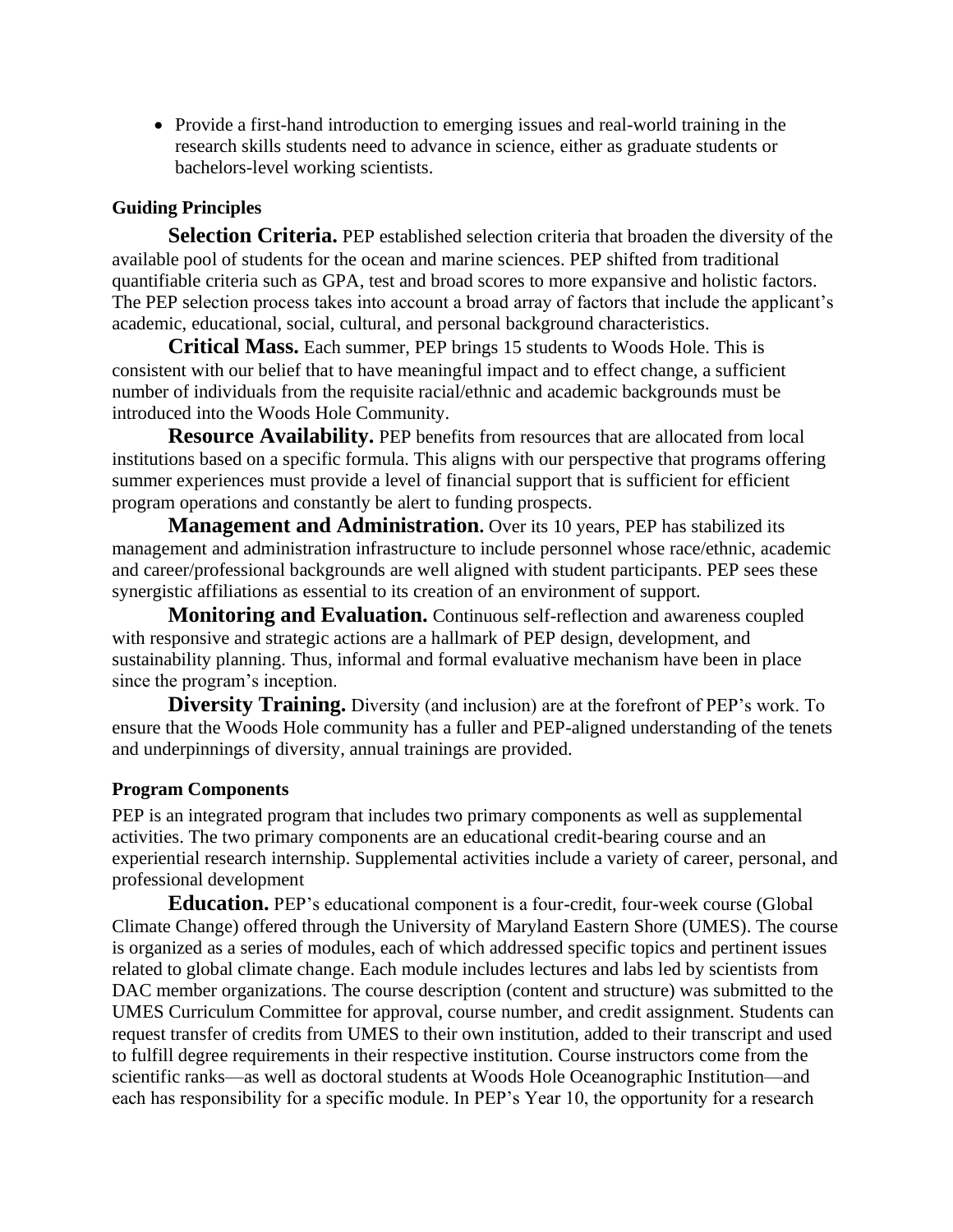cruise on the SEA-owned research vessel (SSV Corwith Cramer), presented itself and consequently changes were made to accommodate the ship's local availability. Research Internship. The experiential learning component takes the form of a six-to-ten-week mentored research internship in a lab in one of the partner research institutions. Each participating student is matched with a locally based research scientist who submits a short description of the proposed project prior to student assignment. Projects are closely related to the scientists' primary interest and involve tasks that are a part of current work or that would guide future areas of research that respond to major scientific questions.

**Supplemental Activities.** Students are provided a variety of supplemental activities that leverage resources within the Woods Hole community, including Scientific Ethics, Writing, Public Speaking, and SUCCESS Workshops, as well as field trips to museums and New England sites related to science, fishing, and whaling.

#### **Results, Outcomes, and Lessons Learned**

PEP is a seven-institution collaboration that includes Woods Hole institutions and UMES. In ten years (2009-2018), PEP has brought to Woods Hole 153 students from 92 colleges and universities, including 29 Minority Serving Institutions (MSIs), and public and private colleges and universities representing all geographic areas of the United States. Just over half (79) of the 153 PEP students are from MSIs. PEP graduates include 80 females and 51 males from groups underrepresented in science.

Ten years of PEP has underscored the unquestioned need for commitment. Dedication to the partnership's goals and objectives, and to the program's design elements has been the sustaining force. From this foundation, we look with optimism to PEP's next 10 years and the prospects and opportunities that lie ahead.

Contact: George Liles George.liles@noaa.gov